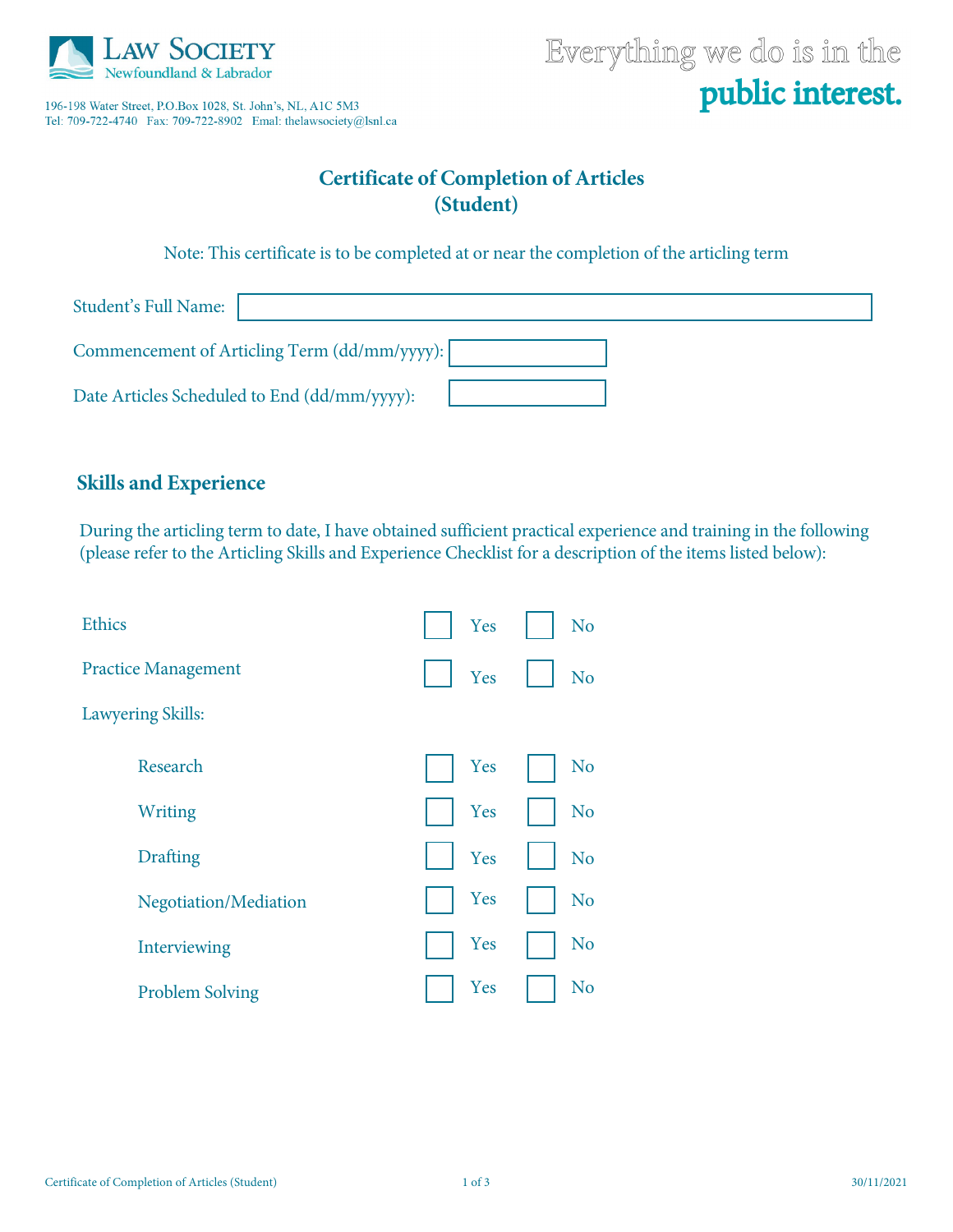#### Practice Areas:



## **External Rotation(s)**

If you obtained experience/instruction regarding any of the aforementioned items under the supervision of a Member or Members not employed/associated with the Principal's firm/organization pursuant to Rule 6.09(3), please provide specifics regarding the nature of the rotation(s) and the experience/instruction received in the space provided below.